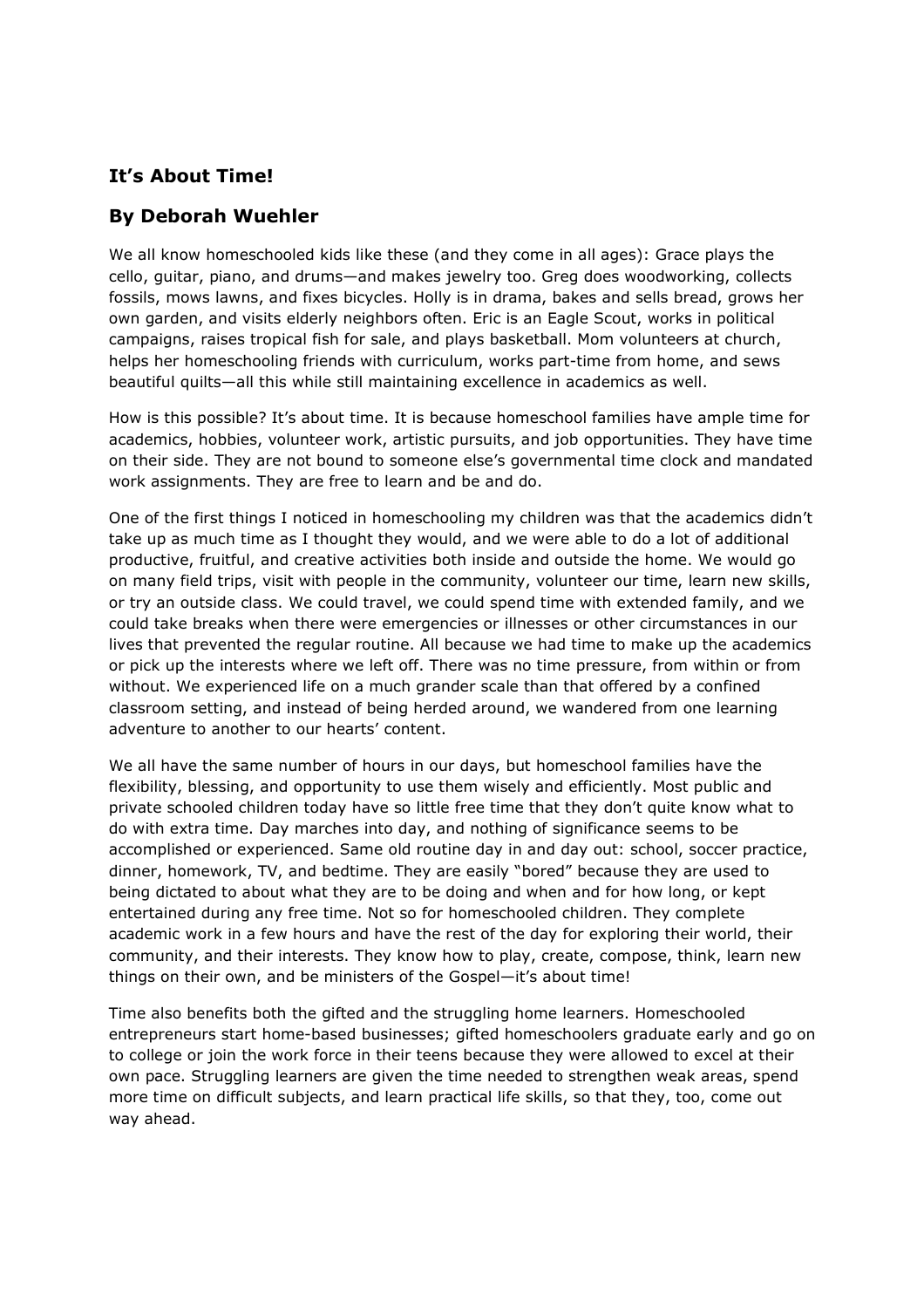Time is why you see homeschoolers who are well ahead of the game as musicians, spellers, artists, and engineers. They win contests . . . because they have the time to prepare and enter! They perform and leave us spellbound because they have had the time to practice well and master a craft. They win scholarships and a lofty reputation in the public eye—all because of time.

Why is there such blessing as it relates to time and homeschooling? I believe the Scriptures will enlighten us on the subject. One of my favorite passages about time is found in Psalm 90:12,16–17:

 "So teach us to number our days, that we may apply our hearts unto wisdom. Let thy work appear unto thy servants, and thy glory unto their children. And let the beauty of the Lord our God be upon us: and establish thou the work of our hands upon us; yea, the work of our hands establish thou it."

This passage is beautiful and significant in its entirety, but let's also see what we glean when we break the verses down:

### • "teach us to number our days"

The words teach us indicate that we don't have time to invest in prideful, selfish attitudes. We must have a humble, teachable heart, always looking to God for His instruction. We definitely need his direction in numbering our days. We must maintain a short vision of putting down roots in this world and a proper vision for preparing for eternity. The number of our eternal days far outweighs the number of our temporal days, so our preparations must be made accordingly.

#### • "that we may apply our hearts unto wisdom"

If our days are truly numbered, then we know we must make obtaining true wisdom a priority. Just as we want our own students to apply themselves to their studies, we, too, must be good students and apply our hearts to wisdom.

#### • "Let thy work appear unto thy servants"

As we apply our hearts to wisdom, we begin to ask God to show us His mighty works and deeds and to ask Him what mighty deeds He'd have us to do with our temporal time rather than asking Him to bless the plans of our own making. We pray that He would show us His important work in the lives of His children.

#### • "and thy glory unto their children"

Throughout Scripture, God desires to reveal to our children His deeds and His glory. We must take the time to pray daily that the glory of God would be revealed to them and even through us. The Hebrew word for glory in this verse (hadar) is also translated as beauty, glory, and majesty. <sup>1</sup>This is exactly what should be filling our lives and our school days.

#### • "And let the beauty of the Lord our God be upon us"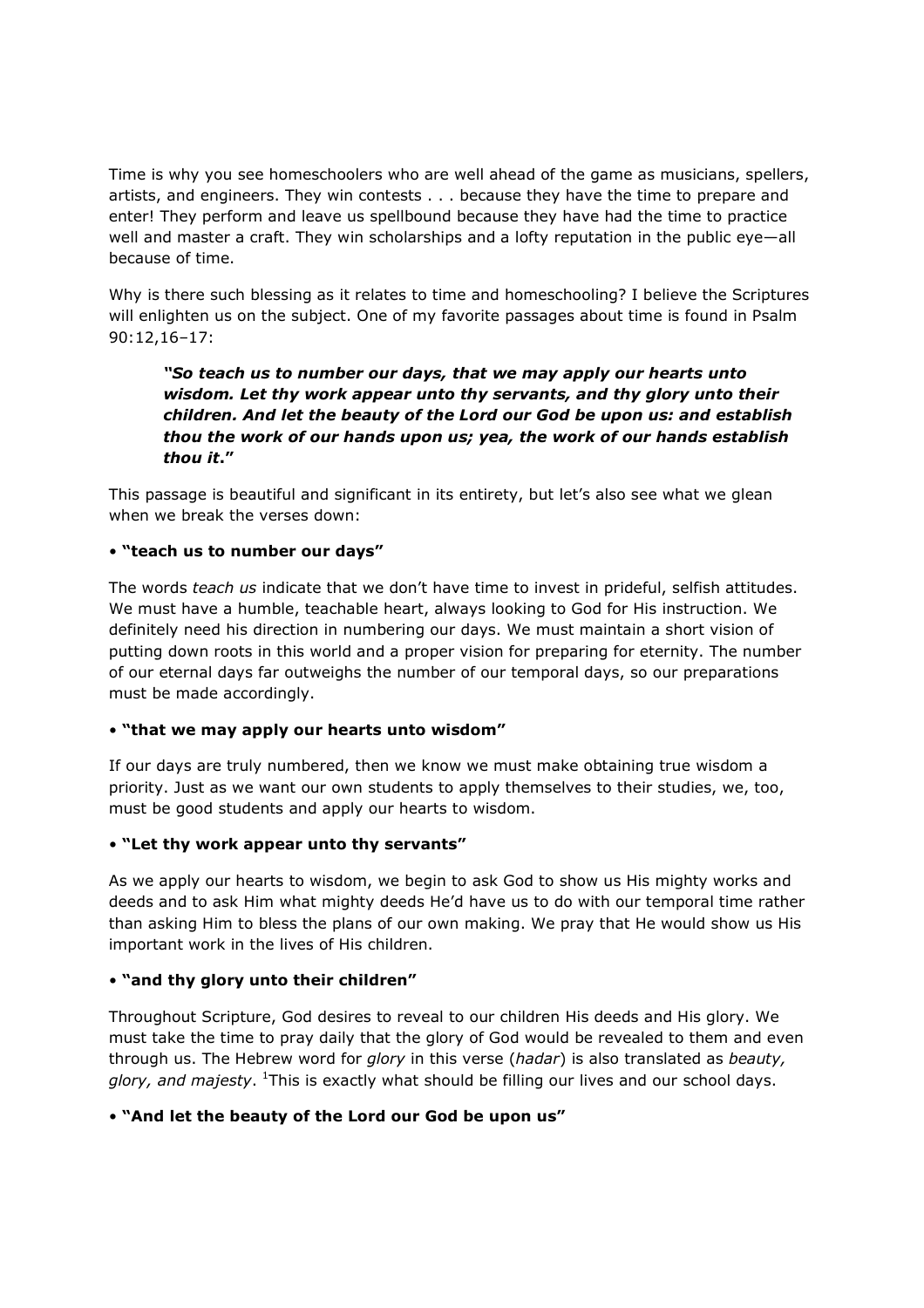The magnificence and glory of God will be revealed to our children, and most likely in the same proportions, as the beauty of the Lord is seen upon us. For our own sake and for the sake of our children, we must take the time ourselves to allow God's magnificence and glory and beauty to have its work in our own hearts. Parents have been made the conduit of revealing the glory of God to their children.

## • "and establish thou the work of our hands upon us; yea, the work of our hands establish thou it"

Once we have defined our eternal values and timeline (versus the temporal work of our hands) and have understood that we are here to reveal God's glory to the next generation, we then pray that God will indeed establish the work of our hands. According to Strong's Concordance, the Hebrew word translated as establish kuwn is also translated in the Bible as follows: confirm, direct, faithfulness, fashion, fasten, firm, and make . . . ready."

We must take time to make these requests of our heavenly Father: "Direct us in faithfulness. Fashion our days. Fasten us to You and Your ways. Firmly fit us for heaven and establish with certainty what we are to be doing here on this earth. Yes, Lord, establish the work of our hands."

## It's About Time—to Wake Up

Remember what was written to the church of Sardis in Revelation 3:2-3: "Be watchful, and strengthen the things which remain that are ready to die: for I have not found thy works perfect before God. Remember therefore how thou hast received and heard, and hold fast, and repent"?

A watchman cannot be lazy in his duties, because if he is, then a whole city can be destroyed. A homeschool parent cannot be weak and lazy and ready to give up, or the enemy will come and destroy the foundations. We must wake up and strengthen that which remains, that which is ready to die. We must remember our God and hold fast to that which He has called us to do. We must repent for our propensity to give up and repent for spending our precious temporal time on that which is unworthy.

When we do these things, God will bless our time well spent, even our days of meager efforts, and He will bring forth fruitful rewards in the lives of our children.

When people begin to see all the wonderful things your children are doing with their time and begin to laud them or you for their excellence, it will be automatic that you quickly transfer all the glory to God. For, truthfully, it's about time that we give all the glory to God for His rewards bestowed upon our families for keeping our children Home Where They Belong.

Deborah Wuehler is the Senior Editor for TOS, participating author in The Homeschool Minute™, wife to Richard, and mom to eight gifts from heaven. She loves digging for buried treasure in the Word, reading, writing, homeschooling, and dark chocolate! You may contact her at senioreditor@TheHomeschoolMagazine.com

Endnote: